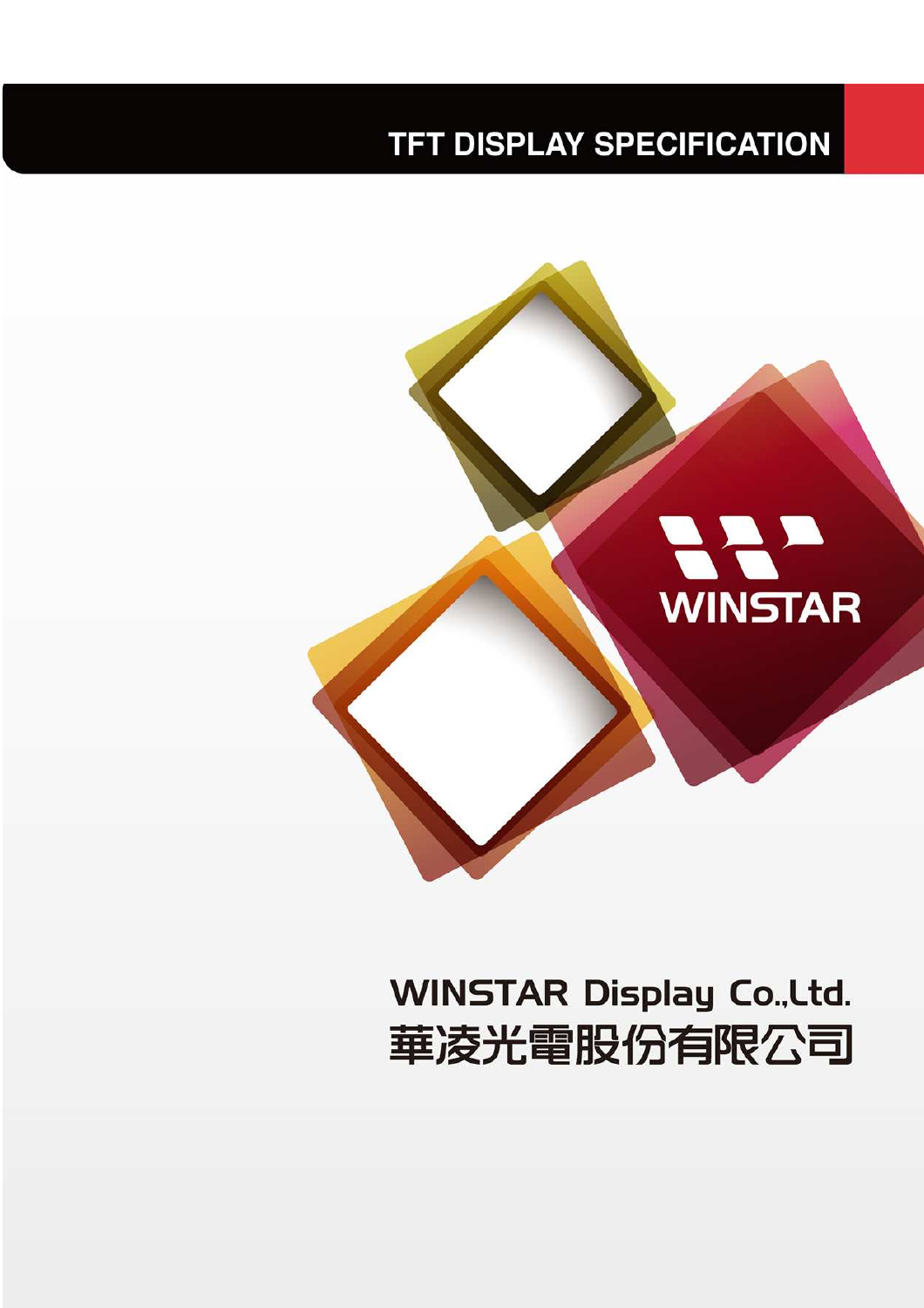



*WEB: https://www.winstar.com.tw E-mail: sales@winstar.com.tw*

## **SPECIFICATION**

## **MODEL NO. : WL0F00050000FGAAASA00**

## **Summary**

#### **5 Inch Smart Display Feature**

- 1. DC 5V working voltage, low power consumption for USB to drive.
- 2. Self testing after booting function.
- 3. CAN bus communication interface.
- 4. Support CANopen negotiation. Default baud rate is 250KB.
- 5. Embedded FLASH memory, storing Font and Object Dictionary.
- 6. Support capacitive touch panel (CTP).
- 7. Smart Display scenario is slave device display and action from Master Device instruction.
- 8. Embedded buzzer controlled by Master Device.
- 9. Demo set HOST can be used on multiple platforms, such as Computer (with USB to CAN Dongle), MCU, Raspberry Pi (with PiCAN2).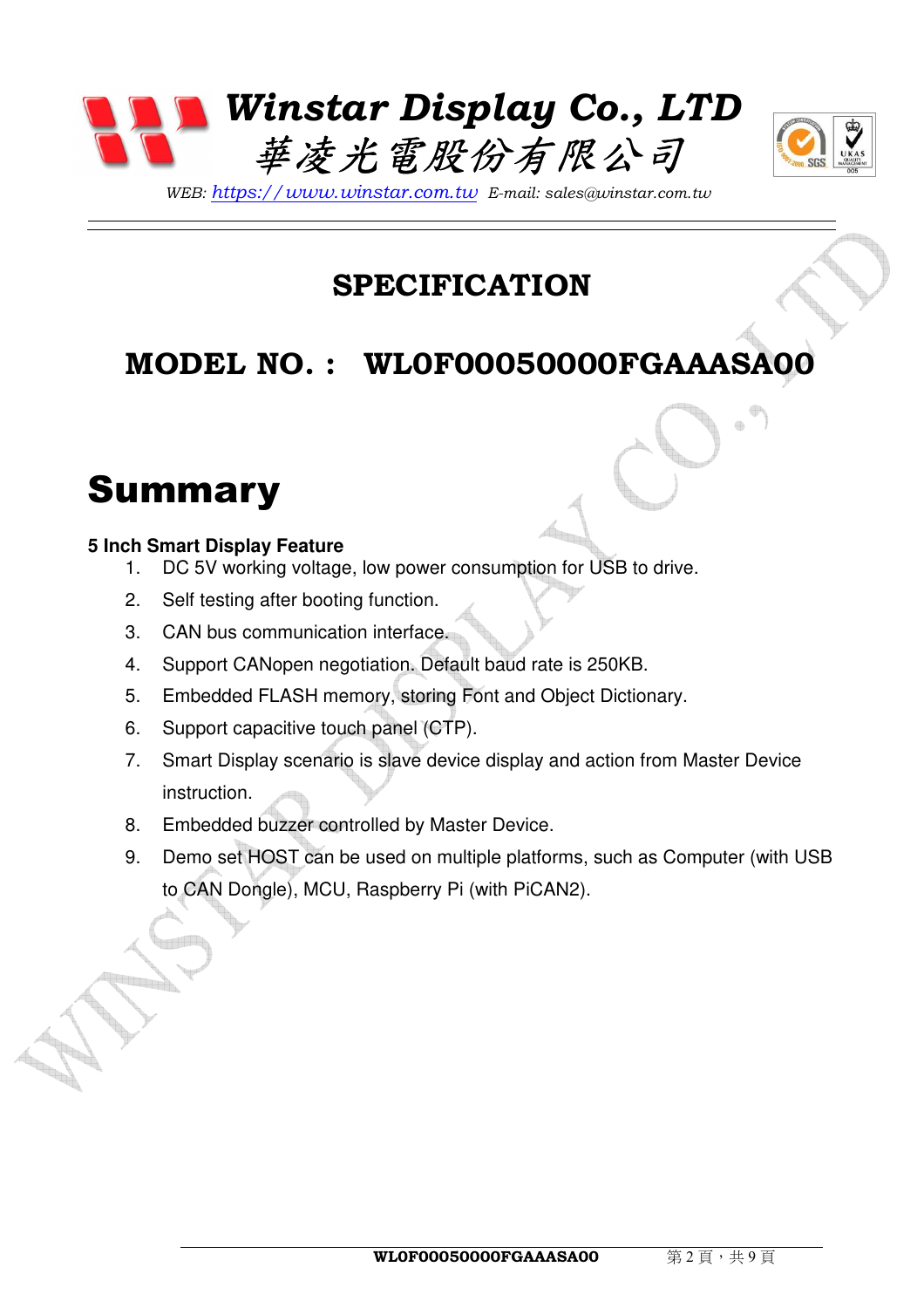## Product information

#### **Mechanical Data**

| <b>Item</b>     | <b>Standard Value</b>  | <b>Unit</b> |
|-----------------|------------------------|-------------|
| LCD panel       | 120.7(W)*75.8(H)*4.475 | mm          |
| <b>PCB</b>      | 132.7(W)*75.8(H)*1.6   | mm          |
| Housing outline | <b>NA</b>              | mm          |

#### **General information**

**Company** 

| <b>Item</b>                    | <b>Standard Value</b>                    | Unit       |
|--------------------------------|------------------------------------------|------------|
| Operating voltage              | 5                                        | <b>Vdc</b> |
| <b>Communication Interface</b> | CAN bus differential $\pm$ 3.3           | Vpp        |
| LCD display size               | 5.0                                      | inch       |
| Dot Matrix                     | $800 \times 3(RGB) \times 480$           | dot        |
| Module dimension               | $120.7(W) \times 75.8(H) \times 4.475$   | mm         |
| Active area                    | $108(W) \times 64.8$ (H)                 | mm         |
| Dot pitch                      | $0.135(W) \times 0.135(H)$               | mm         |
| LCD type                       | <b>TFT, Normally Black, Transmissive</b> |            |
| <b>View Direction</b>          | 80/80/80/80                              |            |
| <b>Aspect Ratio</b>            | 16:9                                     |            |
| <b>Touch Panel</b>             | <b>PCAP</b>                              |            |
| Surface                        | Glare                                    |            |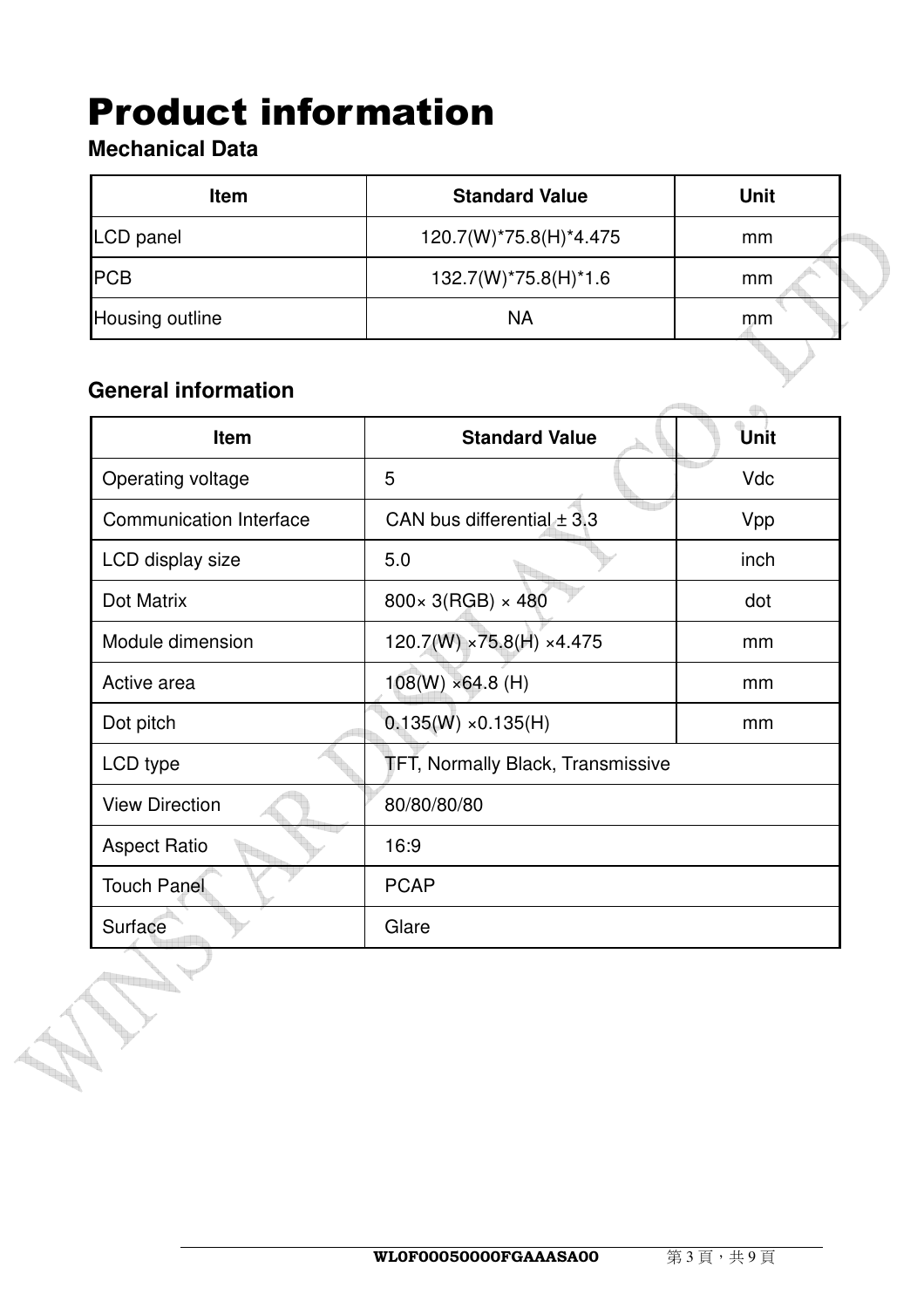## Contour Drawing



**WL0F00050000FGAAASA00** $\overline{0}$  第4頁,共9頁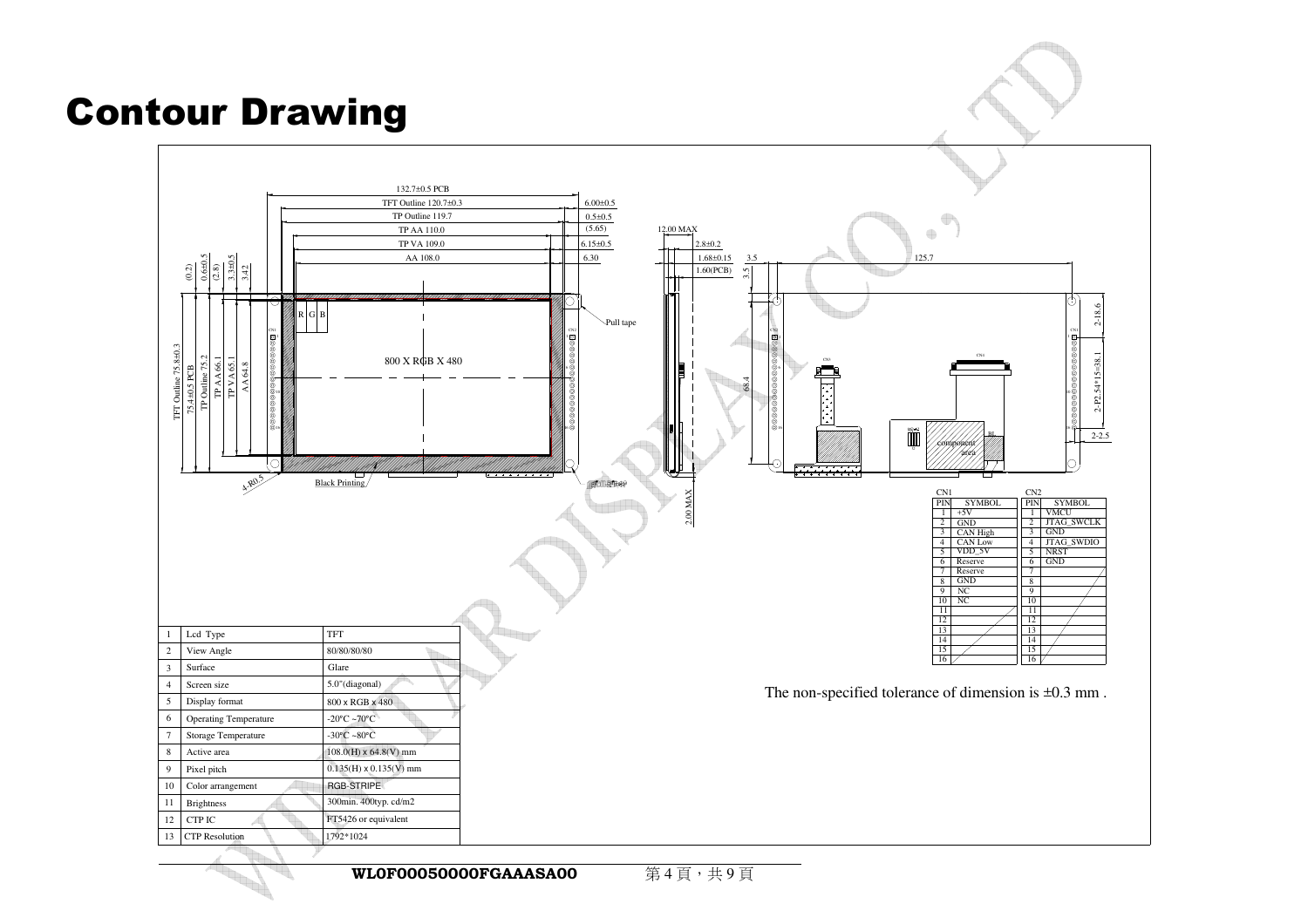# Absolute Maximum Ratings

| <b>Item</b>                  | <b>Symbol</b> | Min   | Typ | <b>Max</b> | <b>Unit</b> |
|------------------------------|---------------|-------|-----|------------|-------------|
| <b>Operating Temperature</b> | <b>TOP</b>    | $-20$ |     | $+70$      | $\sim$      |
| Storage Temperature          | <b>TST</b>    | $-30$ |     | $+80$      | $\circ$     |

## Electrical Characteristics

**Lager** 

#### **Operating conditions:**

| <b>Item</b>                 | <b>Symbol</b> | <b>Condition</b> | <b>Min</b> | <b>Typ</b> | <b>Max</b> | <b>Unit</b> |
|-----------------------------|---------------|------------------|------------|------------|------------|-------------|
| Supply Voltage For Analog   | <b>VCI</b>    |                  | 4.75       | 5          | 5.5        |             |
| Interface Operation Voltage | <b>IOVCC</b>  |                  | 3.234      | 3.30       | 3.367      |             |
| Supply LCM current          | ICI(mA)       |                  | 320        | 350        |            | mA          |

#### **LED driving conditions:**

| <b>Parameter</b>         | <b>Symbol</b> | Min. | Typ.   | Max. | Unit |
|--------------------------|---------------|------|--------|------|------|
| <b>LED</b> current       |               |      | 1.0    | 1.5  | mA   |
| <b>Power Consumption</b> |               |      |        | 27   | mW   |
| LED voltage              | $VBL+$        |      |        | 18   |      |
| <b>LED Life Time</b>     |               |      | 50,000 |      | Hr   |

# **BON**

| Item        | <b>Description</b>  | <b>Remark</b> |
|-------------|---------------------|---------------|
| LCM         | WF50FTYAGDNG0#      |               |
| <b>PCBA</b> | 14 layer FR4, 1.6mm |               |
|             |                     |               |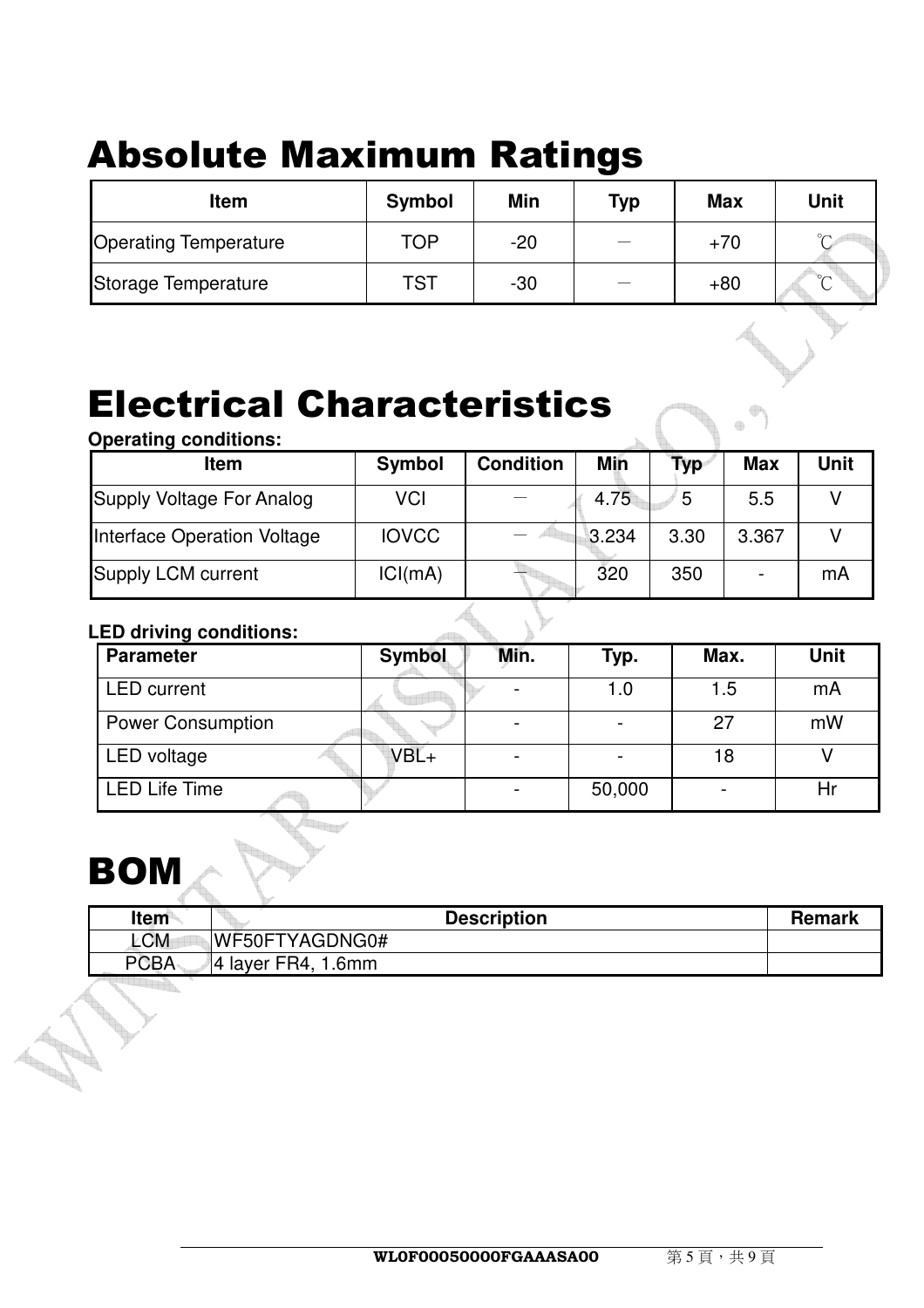# Interface

#### **CN1 definition:**

| Pin            | <b>Symbol</b> | <b>Function</b>                | <b>Remark</b> |
|----------------|---------------|--------------------------------|---------------|
|                | $+5V$         | Power supply 5V input          | Input         |
| $\overline{2}$ | <b>GND</b>    | Power supply GND input         | Input         |
| 3              | CAN High      | CAN bus $D+$                   | 1/O           |
| $\overline{4}$ | CAN Low       | CAN bus D-                     | 1/O           |
| 5              | VDD 5V        | 5V output for USART interface  | Output        |
| 6              | USART1 RX     | <b>USART RX interface</b>      | Reserve       |
| 7              | USART1 TX     | <b>USART TX interface</b>      | Reserve       |
| 8              | <b>GND</b>    | <b>GND for USART interface</b> | Output        |
| $9 - 16$       | <b>NC</b>     | Connection                     |               |

#### **CN2 definition:**

**Kanad** 

| <b>CN2 definition:</b> |                   |                               |               |
|------------------------|-------------------|-------------------------------|---------------|
| Pin<br><b>Symbol</b>   |                   | <b>Function</b>               | <b>Remark</b> |
|                        | <b>VMCU</b>       | 3.3V power for JTAG interface | Output        |
| $\overline{2}$         | <b>JTAG SWCLK</b> | CLK pin for JTAG interface    | Input         |
| 3                      | <b>GND</b>        | <b>GND for JTAG interface</b> | Output        |
| 4                      | <b>JTAG SWDIO</b> | Data pin for JTAG interface   | I/O           |
| 5                      | <b>NRST</b>       | Reset pin for JTAG interface  | Input         |
| 6                      | <b>GND</b>        | <b>GND</b>                    | Output        |
| $7 - 16$               | <b>NC</b>         | Connection                    |               |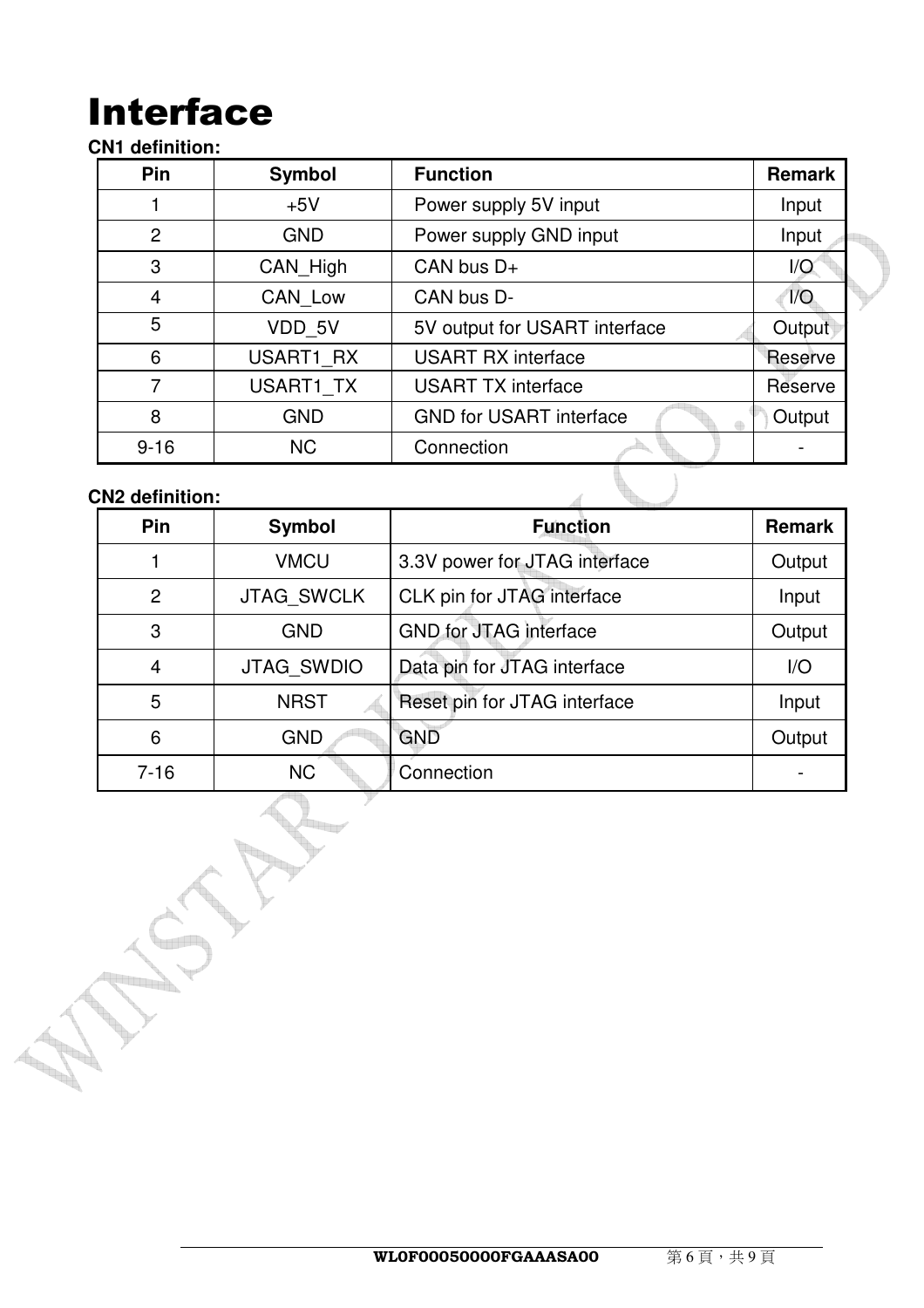# Display Usage

#### **Functional description**

Smart Display can be used to display the coordinate, status and data information provided by the connected HOST device. Customers can configure the position coordinates they want to display in normal operation mode (COB-ID =  $0x7B$ ).

The Display is designed to be easily connected to a controller network, and to operate with minimum setup or knowledge of the SDO configuration on the controllers.

#### **Splash Screen**

The default splash image is shown below.



 This product is produced as a generic product. If you require a custom splash image for your application, contact us to discuss.

#### **Default Selection**

ti in

Press the preferred application and hold for 3 seconds for the first time power on.



**WL0F00050000FGAAASA00** 第7頁,共9頁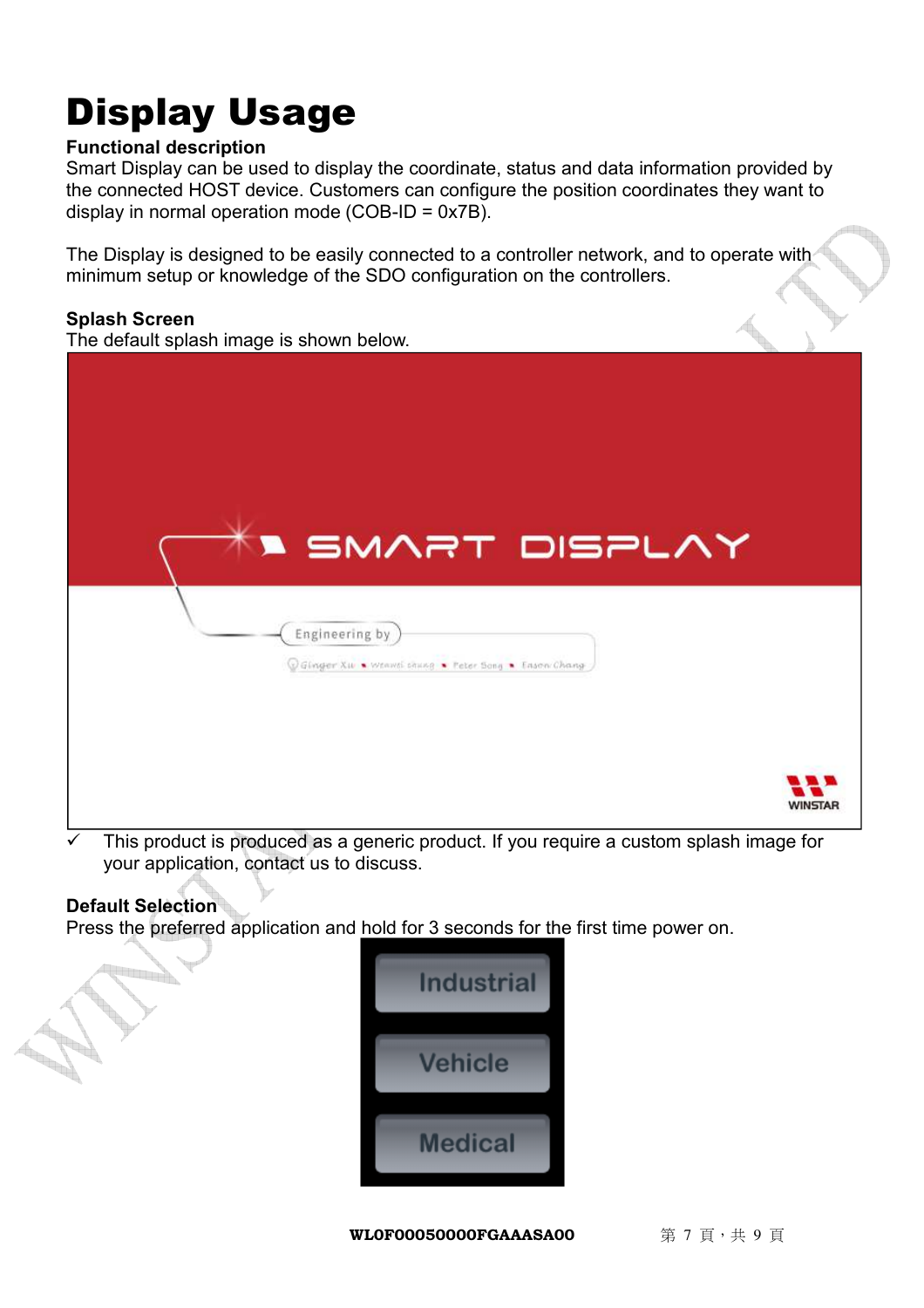#### **Acquisition of Displayed Data**

The Smart Display can acquire the data that it displays either using the CANopen SDO protocol, or using the CANopen PDO protocol.

On Pre-operational mode, customers can set the coordinates of objects through SDO; On operational mode, customers can send data of objects through PDO.

#### **Configuring the Display**

Winstar Smart Display CAN series offers an out-of-the-box CANopen development experience that will lower customers' development costs and speed time-to-market expectations.

The Smart Display can use wide-temperature are designed to support control applications in harsh operating conditions, which designed to be connected to a variety of different situation combinations, such as automotive, marine, power generation and oil-and-gas.

The Smart Display comes with standard UI objects to get customers project off the ground quickly. If customers need custom UI objects support, our engineers are here to help. Send over your contents in PNG/JPG format, we will send over a new set of UI objects within 3~5 working days.

The Smart Display is defined as a slave device, which is controlled by master device via CAN bus command to render display content on the display screen and return touch event data with protocol objects.

### Example Screen Layout (Industry application)

#### **Example Layout**

The screen layout described in this section is intended to demonstrate the settings of screen items that can be used in an industry application situation.



Ox2000 Gauge 0x2001 Gauge 0x2002 Gauge 0x2003 Battery 0x2004 Vertical Slider 0x2005 Temperature 0x2006 Toggle Button 0x2007 Horizontal Slider 0x2008 Toggle Button 0x2009 Indicator